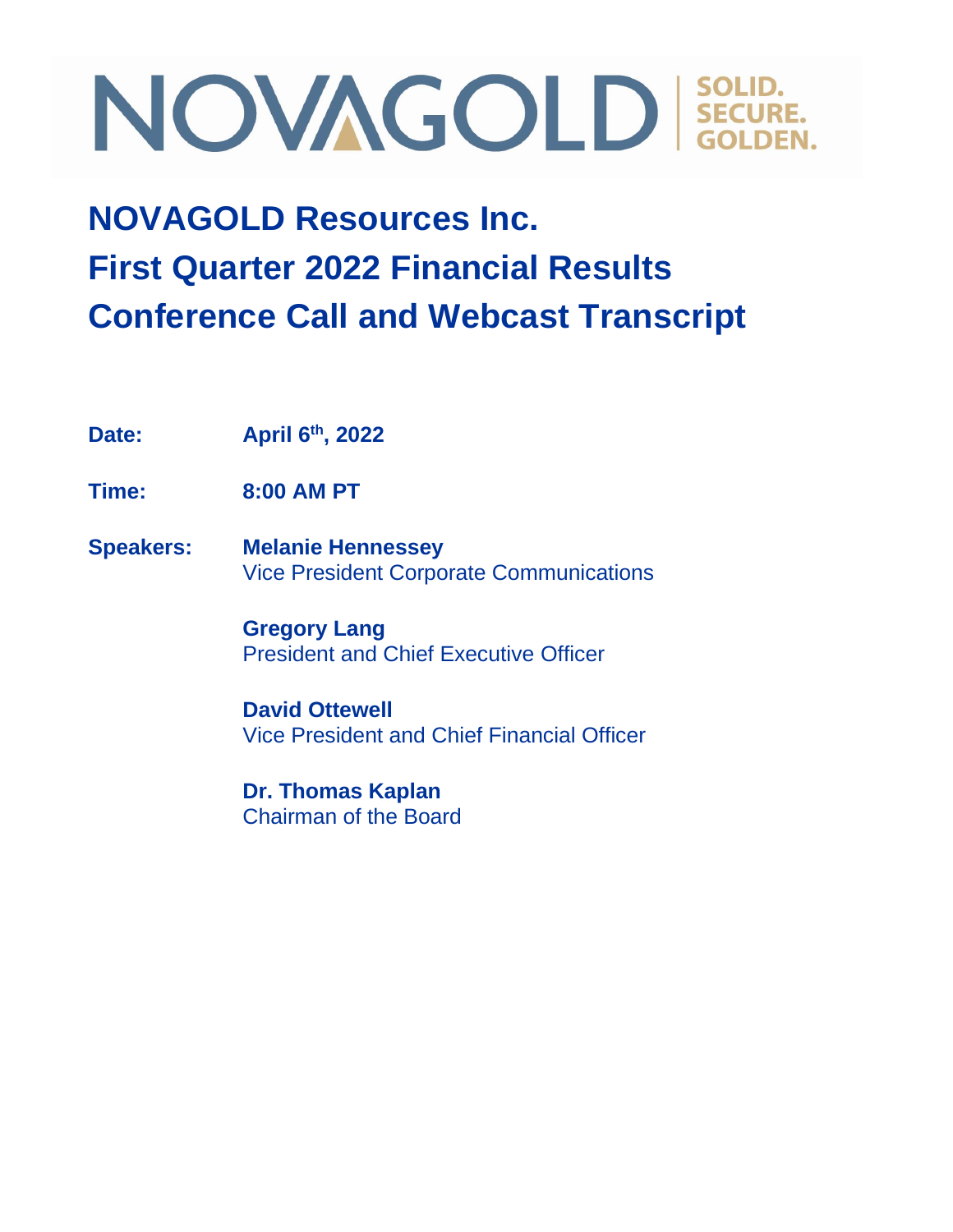

#### **Operator:**

Welcome to the NOVAGOLD First Quarter 2022 Financial Results Conference Call and Webcast.

As a reminder, all participants are in listen-only mode and the conference is being recorded.

I would now like to turn the conference over to Melanie Hennessy, Vice President, Corporate Communications. Please go ahead.

#### **Melanie Hennessy:**

Thank you, Cherise.

Good morning, everyone. We are pleased that you have joined us for NOVAGOLD's 2022 First Quarter Financial Results, and also for an update on the Donlin Gold project.

On today's call, we have Dr. Thomas Kaplan, NOVAGOLD's Chairman; Greg Lang, NOVAGOLD's President and CEO; and David Ottewell, NOVAGOLD's Vice President and CFO. At the end of the webcast, we will take questions via the prompt, as Sharice mentioned earlier. Additionally, we will respond to questions received by email.

I would like to remind our webcast and call participants that, as stated on Slide 3, any statements made today may contain forward-looking information such as projections and goals, which are likely to involve risks, detailed in our various EDGAR and SEDAR filings, and forward-looking disclaimers that are included in this presentation.

I now have the pleasure of turning the presentation over to our President and CEO, Greg Lang.

Greg.

**Gregory Lang:** Thank you, Melanie.

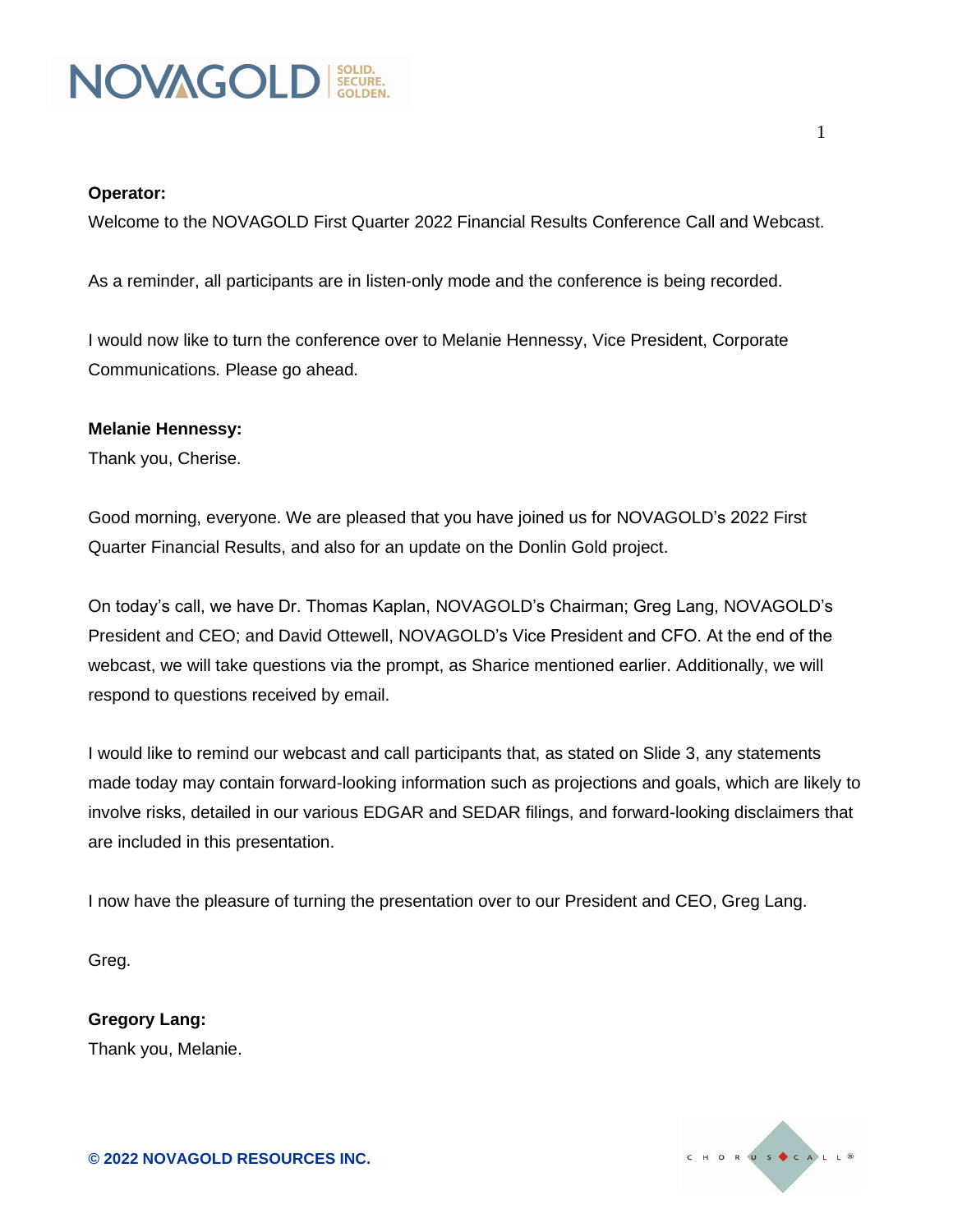At the end of the first quarter, we reported the final assay results in a joint release with Donlin and Barrick. The 2021 drill program was completed in late September with 79 holes totalling approximately 24,000 metres. As shown on Slide 5, both Barrick and NOVAGOLD agree that the 2021 drill campaign finished strongly with high-grade intercepts and some of the best drill results for an open pit project industry wide. Examples shown on this slide include 7.8 grams over 92 metres for a grade thickness of over 700.

Primary objective of the 2021 drill program was achieved by validating recent geologic modeling concepts to support future feasibility work, data collection for geotechnical and geometallurgical purposes, testing for extensions of high-grade zones, and to identify 2022 drill targets. As a result of the success in the 2021 drill program, the program was expanded into 2022.

Once the 2021 drill data has been incorporated into an updated resource model, the owners will determine updated mining schedules and life of mine business plans, prior to shifting to an updated feasibility study, which is of course subject to formal approval by the Donlin Gold LLC Board.

On Slide 6, we have included a quote from Barrick's recently published 2021 annual report on Donlin Gold. As a 50/50 joint-venture-ship, we have great alignment on our efforts to advance the Donlin Gold Project. We opened the camp in January to prepare the site for the largest drill program in over 10 years. With three rigs operating and approximately 70 people at the property, these winter conditions were key to access areas that would otherwise be challenging in milder weather.

On Slide 7, you can see a longitudinal section of the ACMA and Lewis deposits at Donlin. In 2022, we will undertake approximately 34,000 metres of technical and exploration drilling, both in-pit and at depth as shown in the areas circled on the slide.

While we are focused on the drill program, permitting and modeling work, we have not lost sight of one of the project's most important attributes that is the exploration potential. As shown on Slide 8, the existing deposit is not only open laterally as well as at depth, but its mineral resources are contained with only three kilometres of an eight-kilometre mineralized belt, which is located on less than 5% of Donlin Gold's total land package, as highlighted in yellow in the lower diagram.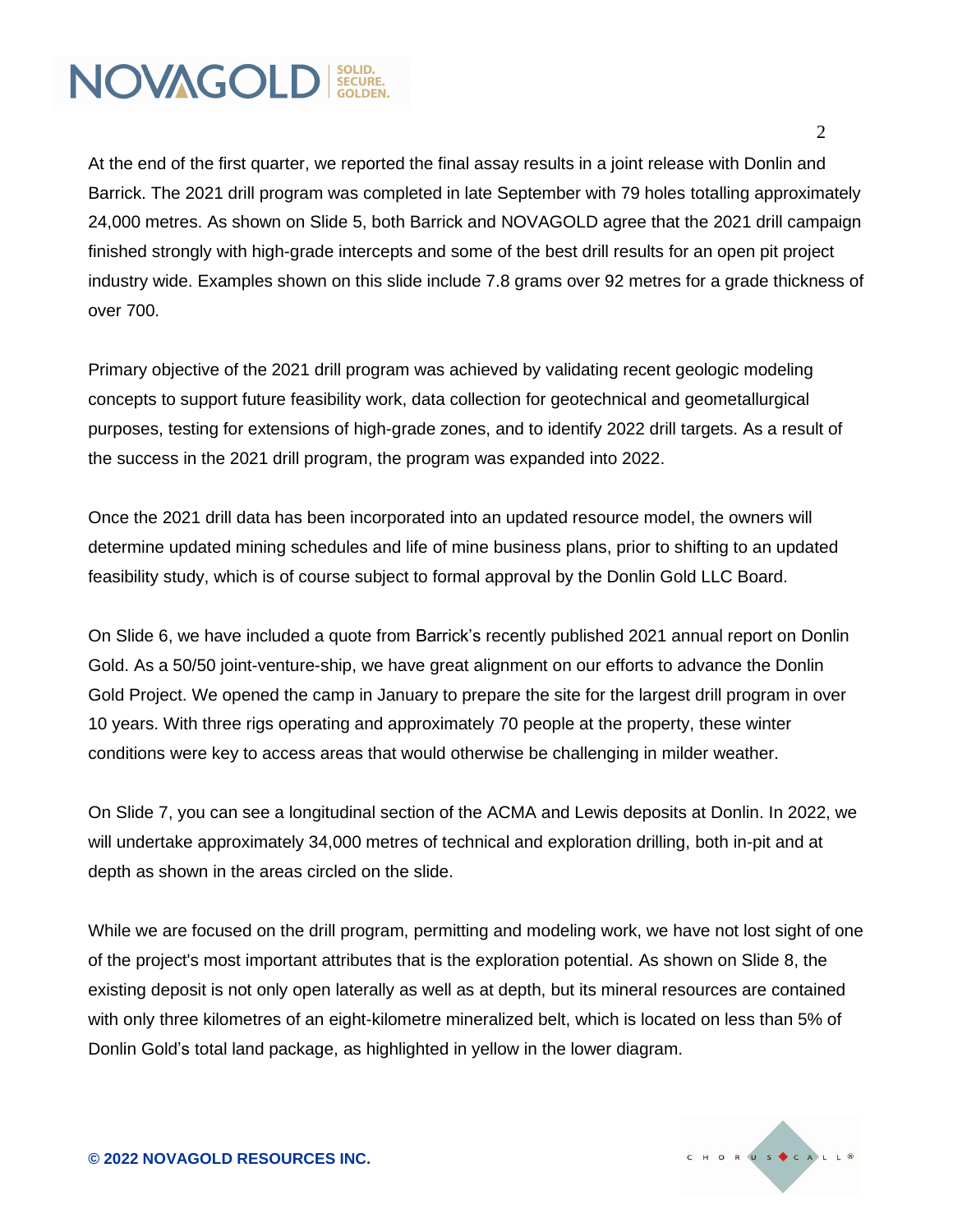In 2022, the proposed overall budget for Donlin Gold, which is equally shared with Barrick, is \$60 million. NOVAGOLD's portion is 50% as shown on Slide 9. It is the largest project budget the partners have committed to in more than a decade. The focus will be on approximately 34,000 metres of planned technical and exploration drilling in-pit and below pit, rig (phonetic 06:33) drilling for mineralization continuity and testing, and geologic structural controls. We will also support fieldwork and permitting for the Alaska dam safety certifications. Environmental activities, community and external affairs are ongoing. We will also update the geologic modeling and interpretation work for an updated resource model and engineering activities for use in an updated project feasibility study.

NOVAGOLD recently issued our 2021 Annual Report and announced the launch of our sustainability report that will be available later this month, with the focus on our Fiscal 2021 performance in the areas of environmental stewardship, health and safety, social engagement, and corporate governance. We have a deep commitment to environmental, social, and governance principles, as shown on Slide 10, that have been our practice for decades. This commitment extends to all levels of our Company and to the Donlin Gold project. For more information and to view these annual reports, please visit our website.

On Slide 11, we highlight our first quarter community engagement initiatives. Donlin Gold has focused efforts on supporting local communities by funding and participating in health and safety initiatives, environmental management, training and education, and cultural activities in the Y-K region. In collaboration with local stakeholders, Donlin Gold has worked with six school districts in the region as part of the national Dictionary Project to provide a personal Yup'ik (phonetic 08:55) dictionary to all third graders, supplying nearly 5,000 dictionaries over the last decade.

Donlin also sponsored Iron Dog Days and a new partnership with Alaska Safe Riders to provide safety briefings and support vintage snowmobile races. We partnered with TKC to deliver food to elders in the Yukon region. We also funded the 2022 Kuskokwim ice road, a 270-mile-long road, plowed and maintained that has significantly improved safety and access to 17 nearby Y-K region communities for residents in remote locations.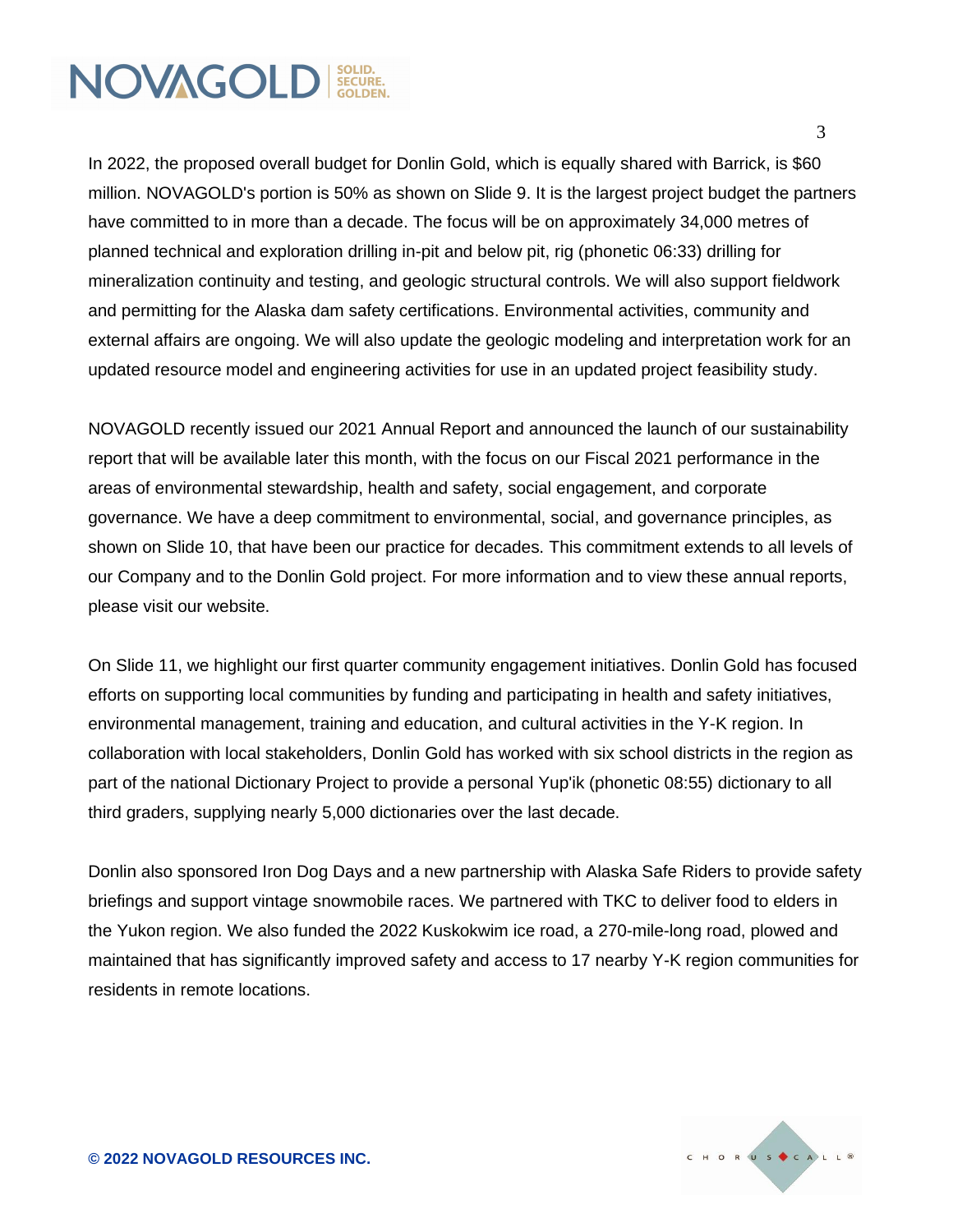Calista and Donlin Gold, in close coordination with NOVAGOLD and Barrick, co-lead our government relations efforts, an important part of advancing the Donlin Gold project through permitting and beyond, as shown on Slide 12.

During the first quarter, Calista and Donlin Gold continued their bipartisan outreach in Alaska and Washington, D.C., to highlight the thoroughness of the project's environmental review and permitting processes, including the importance of responsible and much-needed economic development in the Y-K region and throughout Alaska. Alaska's U.S. senators have also reaffirmed their long-standing support for the Donlin Gold project. The photo on the right is from an event in Anchorage with Alaska Senator Lisa Murkowski.

Slide 13 provides a good summary of the Donlin Gold project and its attributes. In terms of scale, quality, exploration potential, and jurisdictional stability, Donlin Gold's attributes far exceed any other gold development project globally. When combined with our long-standing native corporation partnerships, the exponential leverage to rising gold, and experienced Management team and Board, long-term supportive shareholders, and with key federal and state permits in hand, NOVAGOLD is unparalleled.

Donlin Gold's scale is noteworthy. At a time when companies desperate to replace their depleting resources have to venture into increasingly risky geopolitical frontiers with uncertain physical and financial security for their investment, Donlin Gold with approximately 39 million ounces of gold in measured and indicated resources is ideally positioned to deliver long-term benefits with a mine life that is already measured in decades and has the potential to grow. When compared to the next 14 largest gold development projects in the Americas, as shown on Slide 14, Donlin Gold is five times greater than the average.

Currently envisioned, the Donlin Gold project will average over a million ounces a year for the life of the mine, as shown on Slide 15. The project's annual production profile is more than triple the average of North and South American peers. While global gold production continuing to decrease for most of the top 20 producers, it is clear the industry needs projects with scale, grade, and longevity to sustain and outperform through multiple gold cycles.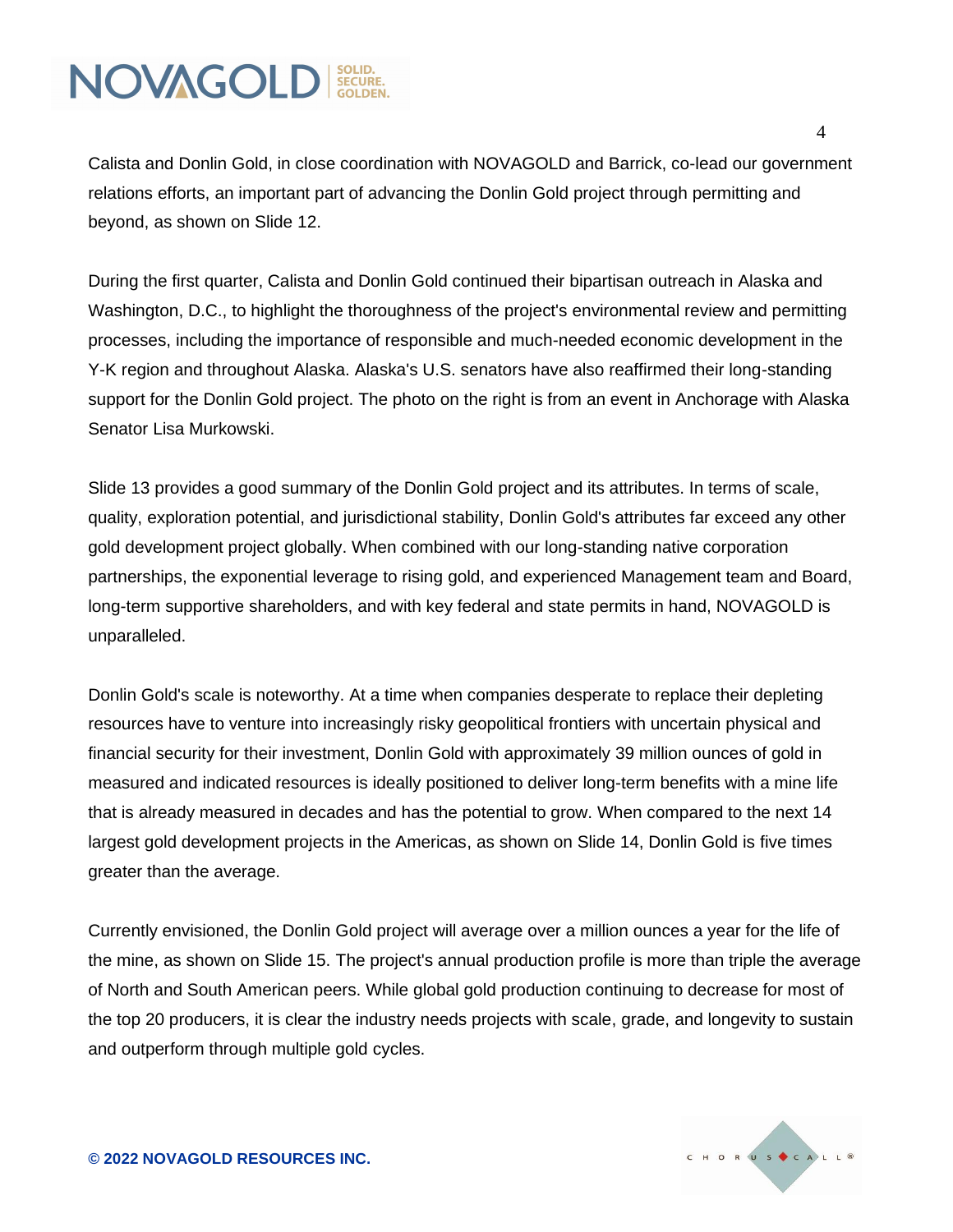The scale of Donlin Gold, combined with its grade at 2.25 grams as shown on Slide 16, is twice the industry average grade for an open-pit project.

Looking at jurisdiction on a global scale, we can see that the mineral potential category, only three mining operations produced more than a million ounces in 2020, as shown on Slide 17. For political and social stability, we can see that based on the Fraser Institute rankings Alaska is in the low-risk category in gold. The top five largest development stage projects are in dark blue, three of these are in North America. If you combine all three, they are still smaller than Donlin, and the others are in more challenging jurisdictions. Comparing mines in production or those in development, Donlin Gold ranks among the top assets globally.

We are most fortunate to have as partners the Alaska native landowners Calista and TKC, who are committed as we are to develop a mining operation consistent with the elders' vision of responsible development that creates jobs and economic benefits, all the while safeguarding the environment and culture as per the supportive comments on Slide 18.

The Donlin Gold project is on privately land, specifically selected for its mineral development potential under the 1971 Alaska Native Claims Settlement Act. This is a key distinguishing factor for most other mining assets in Alaska in the U.S. The Donlin Gold team, Calista, and TKC, as well as other key representatives of the communities, work together to achieve these goals with the ultimate objective of ensuring sustainable and profitable project development. We are thankful for their long-term support and commitment to the project.

We believe NOVAGOLD's 50% ownership is this unique asset with the combination of scale, quality, longevity, leverage to gold price, exploration potential, and key partnerships clearly constitutes a special investment opportunity for our broad community of stakeholders and shareholders.

With that, I will now turn the call over to our CFO, David Ottewell, to review the 2022 first quarter financial results.

Dave.

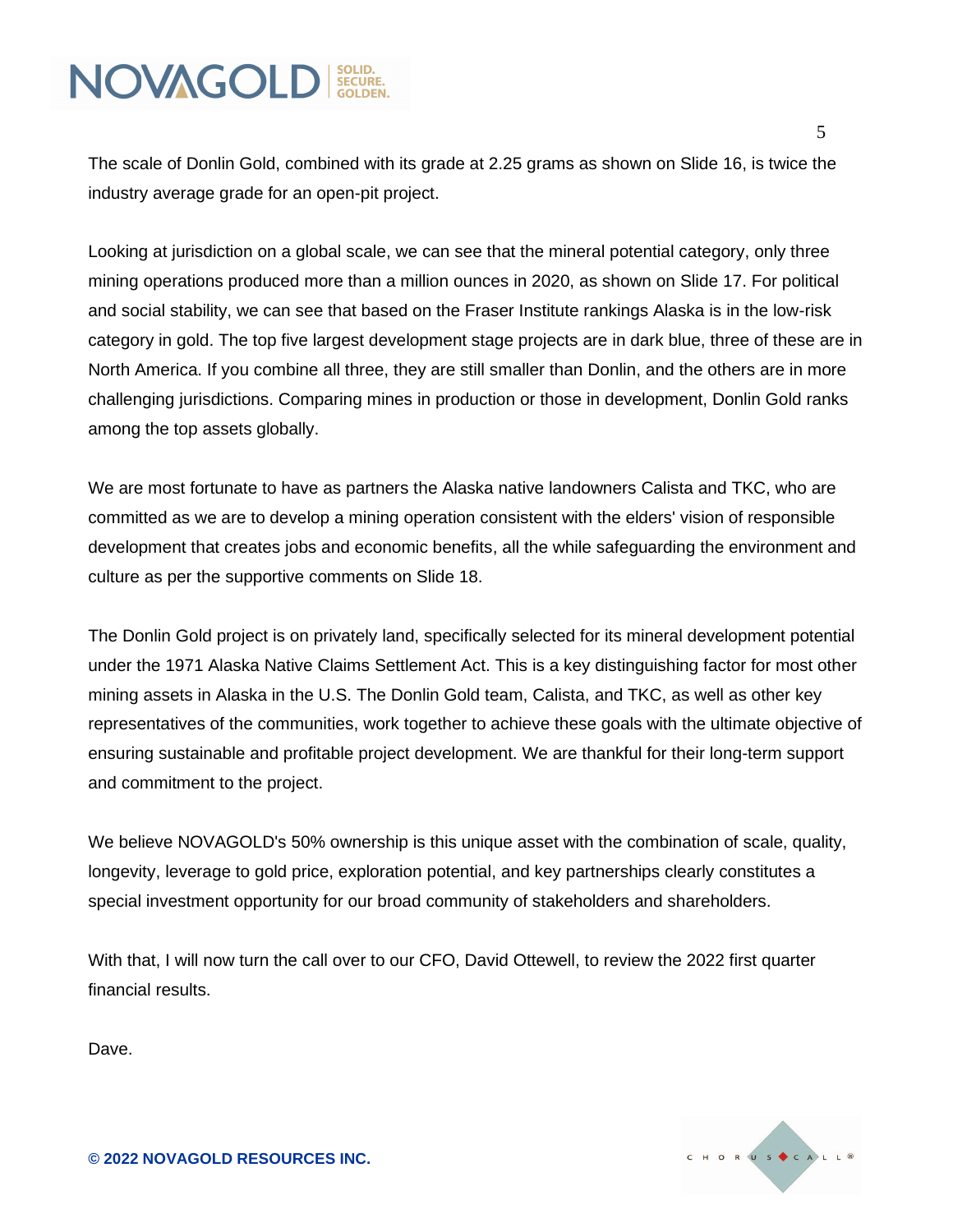**David Ottewell:**

Thank you, Greg.

Slide 20 highlights our first quarter operating performance. We reported a net loss of \$10 million in the quarter, a \$2 million increase due to the earlier start to the Donlin Gold drilling program this year. Other income expense includes an increase in the fair value of marketable securities and favourable foreign exchange movements, partially offset by the lower accretion income due to the maturity of the \$75 million Newmont note in July of last year.

First quarter cash flows are highlighted on Slide 21. Cash and cash equivalents decreased by \$14 million, primarily to fund our share of Donlin Gold and for corporate and administrative expenses. The increase in cash used in the first quarter of 2022, compared to 2021, was again due to that earlier start to this year's drilling program, the timing of corporate liability insurance payments, and higher withholding tax on share-based compensation.

On Slide 22, we again note our strong treasury. Our financial position includes cash and cash equivalents of \$77 million, term deposits was \$78 million, and \$25 million due from Newmont in 2023. For the full year, we continue to anticipate spending \$46 million, including \$30 million at Donlin, \$13 million for corporate G&A, and \$3 million for withholding taxes on share-based compensation and working capital.

I will now turn the presentation over to Dr. Thomas Kaplan.

Tom.

#### **Dr. Thomas Kaplan:**

Thank you very much, Dave.

I will go into my remarks by beginning with a very simple statement, which is that gold is in a bull market. All roads lead to gold from a micro standpoint, the supply-demand equation, as well as from a political and geostrategic standpoint as well. I think we are getting to the point where the performance of gold is going to elicit a great deal more interest in the metal, and it's getting a lot harder to find it on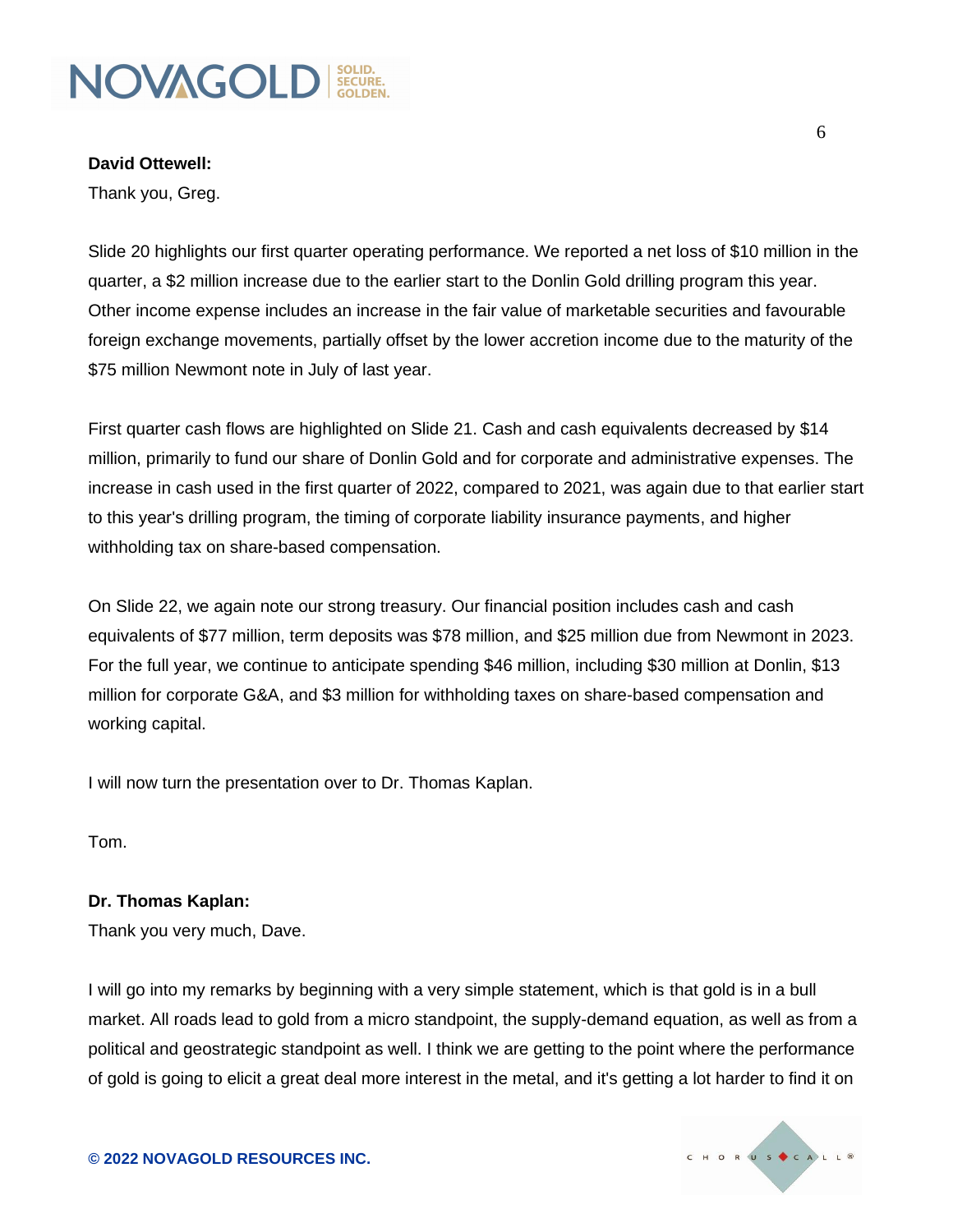every level. But if people want me to spend more time on the gold commentary, by all means, let Melanie know, and I'm happy to oblige.

What I'd like to focus on primarily is the investor case for Donlin. On Slide 24, what you see is a compilation of a number of factors, which together render the Donlin asset to be unique. It is by any classification a tier-one asset, but it's also located in a tier-one jurisdiction. I've been harping on the story of jurisdictional risk for many years.

I think that I don't have to dwell too much on the global situation all across the world, not only in the developing world but also in the developed world itself, to suggest that the existential factor for not just mining investors any longer but investors in general is being in the right place. In the same way as the concept that the existential question for investors is in which currency they denominate themselves, I think it's now become very clear that you want to be in a place which is not subjected to a great deal of stresses, and where from your own stress level, when you go to sleep at night, you know that when you wake up in the morning, what you thought you owned, you still own. Now, superimpose that on to the asset that Donlin represents itself.

You've heard from Greg a very, very strong case being made for Donlin being the greatest development stage asset in the world today. I believe that that's the case. I believe that when people do say, why do you wax so lyrical about Donlin, I say because it has all of the attributes, which in combination, render it unique: the size, 39 million ounces in the measured and indicated mineral resource category, with clearly much more to go; the exploration potential, we often refer to it as being a situation where those 39 million ounces—and I'm not even talking about those that are inferred adjacent to the pit, nor those that we hope to be able to find to depth.

But the exploration potential of Donlin renders it really the new Nevada or the new Carlin. We always say that it's only 5% explored, and that's the 8 kilometres that we know about, of which the reserves only come from 3 kilometres. Another way to look at it is it's 95% unexplored. That is extraordinary. And the people should ask the question why that is, and it's very much a function, I believe, of the history of this asset, particularly the era before we came into the picture and Barrick and NOVAGOLD had their struggle.

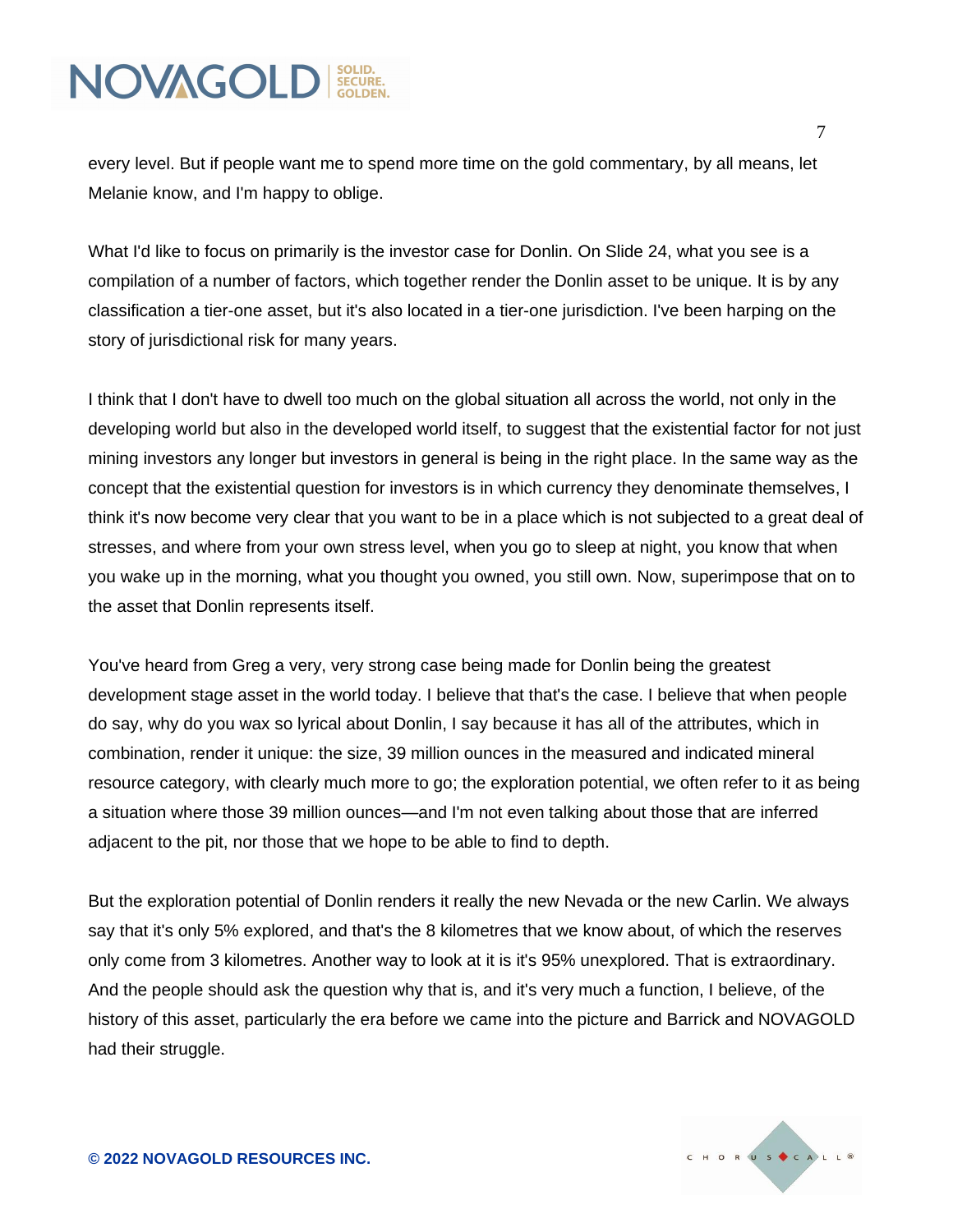I think that if Barrick had won the control over the entirety of the asset, it's probably fair to say that they would have had 10 drill rigs on this thing, maybe up to the present day. I think the reserves would be a multiple of what they are. But more than that, I also believe—and this is a forward-looking statement, don't attach any more value to that other than the fact that I've sort of made my fortunes through the drill bit, I do believe that the next Donlin is at Donlin.

There are some within our group who speak about it along strike, and there are others who see the lower-hanging fruit to depth or in the gap area. Whatever it is, we're talking about an asset that continues to deliver. It's not an accident that our friends at Barrick and their annual report noted that the results which we had on this latest drill program were some of the best results for an open pit property for any development-staged gold asset in the world. In fact, any developed gold asset in the world.

Donlin is a gift that keeps on giving. The grade is already double that which the industry is looking to mine, and it's possible that in the earlier years the grade will be meaningfully higher than that. So, we've got the size, in other words, the scale. We have the quality. We have the blue-sky exploration potential that is so valuable for investors when a bull market is underway.

The jurisdiction is second to none. We are in the second largest gold-producing state of the safest jurisdiction in the world, a state that is welcome for mining and where we enjoy partnerships at the state level at the level of our native corporation partners; not to mention, of course, our industry partner, Barrick; and also, from the U.S. Federal Government. You heard from Greg that the relations are excellent, and we are a federally permitted project on land which was designated for mining on private property. It really doesn't get better than that.

From an asset standpoint, you have everything that someone could look for if they want octane in their portfolio from a development-stage asset.

Now, on Page 25, we talk about the other aspect that is so important. It's one thing to have a great asset, but you want to make sure that it's in a safe pair of hands, that the stewardship is what you're looking for. The track record of NOVAGOLD's Management team, the one that took over a decade ago, has really been stellar. When Greg came into the story, I came in as Chairman at the same time

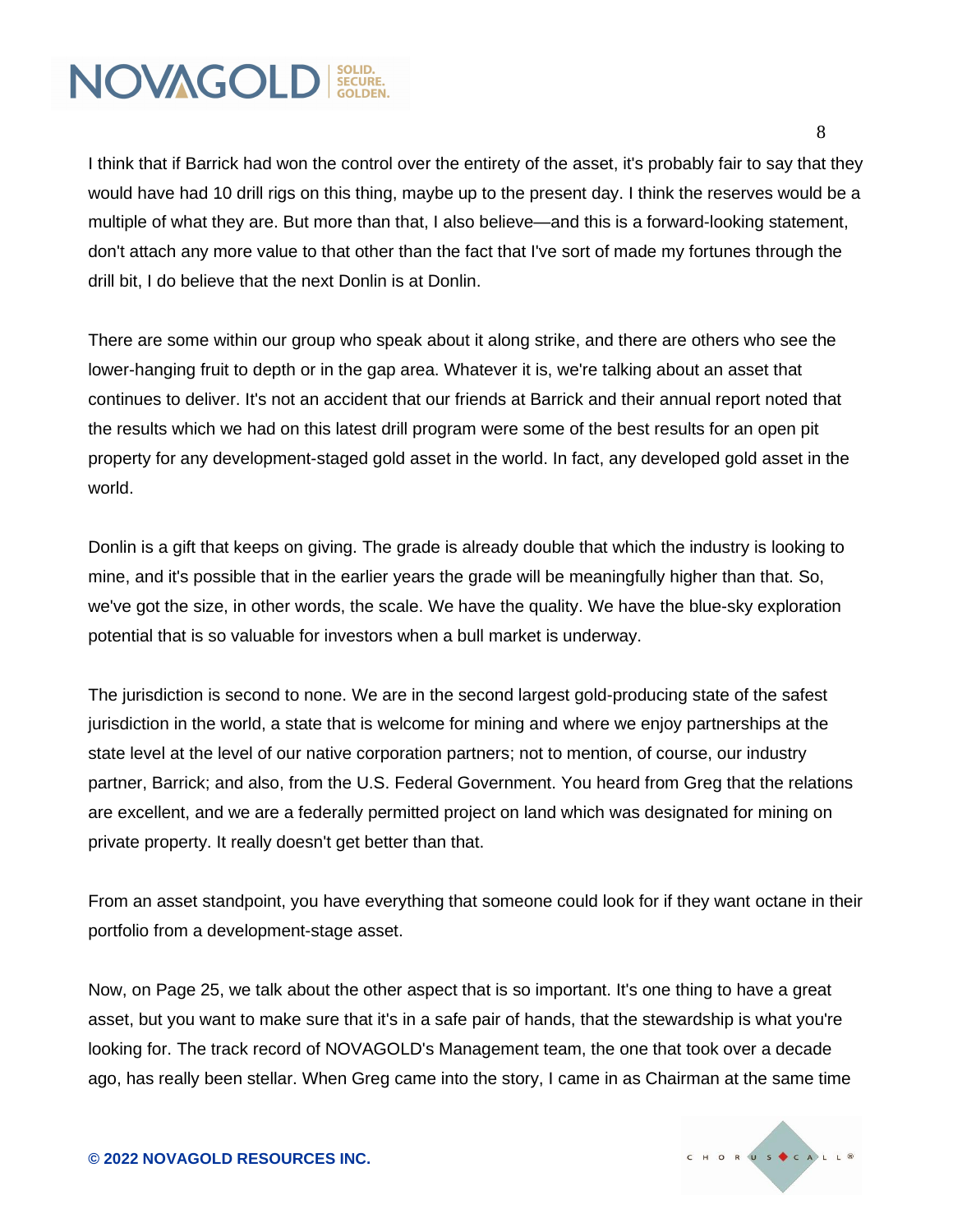as he came in as CEO. We went out on a road show. We're still living off the fruits of that offering that we did a decade ago.

Plus following through on our promise to be able to monetize Galore Creek in a very positive way. By the way, I really need to add that at the recent BMO conference, Don Lindsay went out of his way to say how much Teck loves Galore and looks forward to it being built. Should that happen, in that eventuality, potentially, we would get another \$75 million if they make the construction decision. All good news for our shareholders.

But meanwhile, those who have invested in Trilogy or those who got it as a dividend have seen that Company develop real value in the marketplace, and has allowed us to be able to focus as a pure play on the Donlin asset. We believe that has enormous, enormous ramifications for our stock performance going forward.

Between the combination of factors which make Donlin such a great asset and the jurisdictional stability which is increasingly important on a daily basis in today's world, we think that being able to be a pure play on the new Nevada or the new Carlin, however you want to term it, makes it really one of the greatest ways to play gold in today's world.

We're aligned with our strategy on taking Donlin up the value chain with our partner at Barrick, with whom NOVAGOLD has a 14-year history. The focus on the geology and the mine plan, which we expect will lead to a refreshing of the feasibility study. All of this is moving us in the right direction. Of course, we have the largest drill program in the history of the project, which is taking place now, which, as Mark Bristow referenced in his own remarks on Donlin, are meant to be able to primarily test upside scenarios as well as giving us the finishing touches on the geotechnical aspects that go into the mine plan.

The culture that we have in focusing, not just on maximizing shareholder value, is only part and parcel of a culture of respect not just for our shareholders but between NOVAGOLD, Donlin, and our local stakeholders. Our greatest supporters are the native corporations who are with us with skin in the game, both from the surface as well as the mineral rights.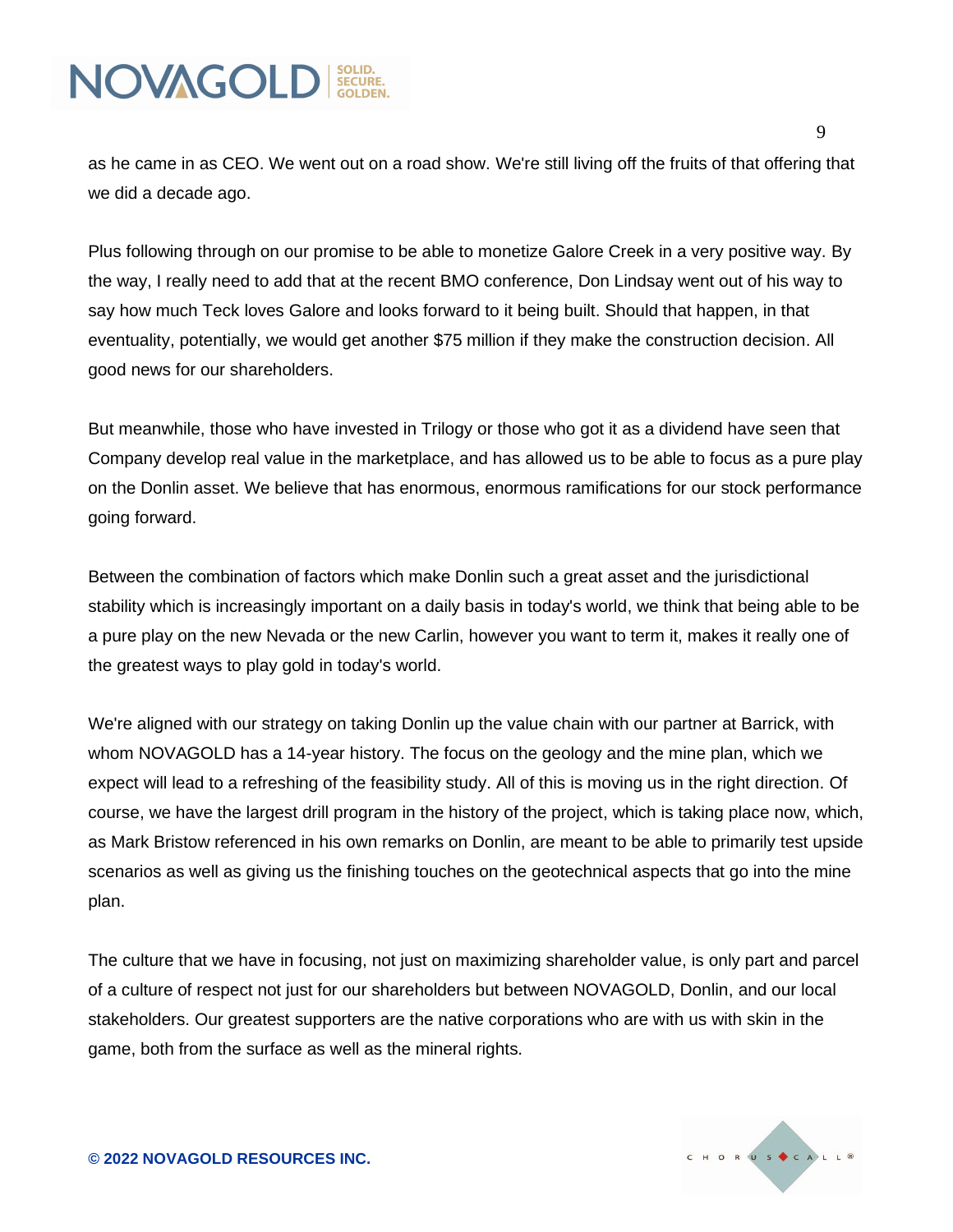The development of Donlin is going to be the cutting edge in terms of ESG. The employment, the scholarships, the workforce development, and environmental programs in the region that we're already funding are going to only be accentuated by being able to bring the development to what is really one of the poorest parts of the United States. It's not a wonder that we have the support at the local level, at the state level, and at the federal level for this game-changing project.

What does that mean in terms of the status quo for our investors? If you look on Slide 26, when you combine the quality of the asset, it's jurisdictional safety, the management's culture of respect for its shareholders, as well as local and industrial partners, you see that we're poised for what we expect will be an enormous uplift that comes from the value that we will get by being so highly leveraged to higher gold prices.

What you see here is that the project returns increase substantially with higher gold prices, and the mine life already measured in decades is really only going to go higher with more drilling. But what I would accentuate here is that it is our considered opinion that the history of this period when it's written, in terms of those projects that will give the highest value to investors, is those which are in jurisdictions where the implied interest rate will be the lowest, and that's where political risk comes into the story.

It used to be, before Newmont went to Yanacocha and the go-to-where-the-gold-is mentality took hold in the gold space in the early 1990s, that the lowest risk premium attached was to U.S. assets, which was then in turn arbitraged with what were then the risky assets: Canada, Australia, and South Africa. Obviously, the world changed, and we've seen people go through all areas of Latin America, Africa, Asia, etc. I believe that for a whole host of reasons, what we're going to see is that we're going to go back to the future, which is to say that the highest rated assets will be those which are in safe places like Nevada, Australia, and, of course, Alaska.

With that, going to Slide 27, I think it's not surprising that we have enjoyed such strong institutional shareholder and management support. The 10 largest shareholders represent nearly 65% of our issued and outstanding shares. Our executive officers' ownership has increased to 2.8 million shares since they've joined the Company. It's not just that we have a strong shareholder base, we have an incredibly smart shareholder base. They're educated consumers, as such, they're our best customers.

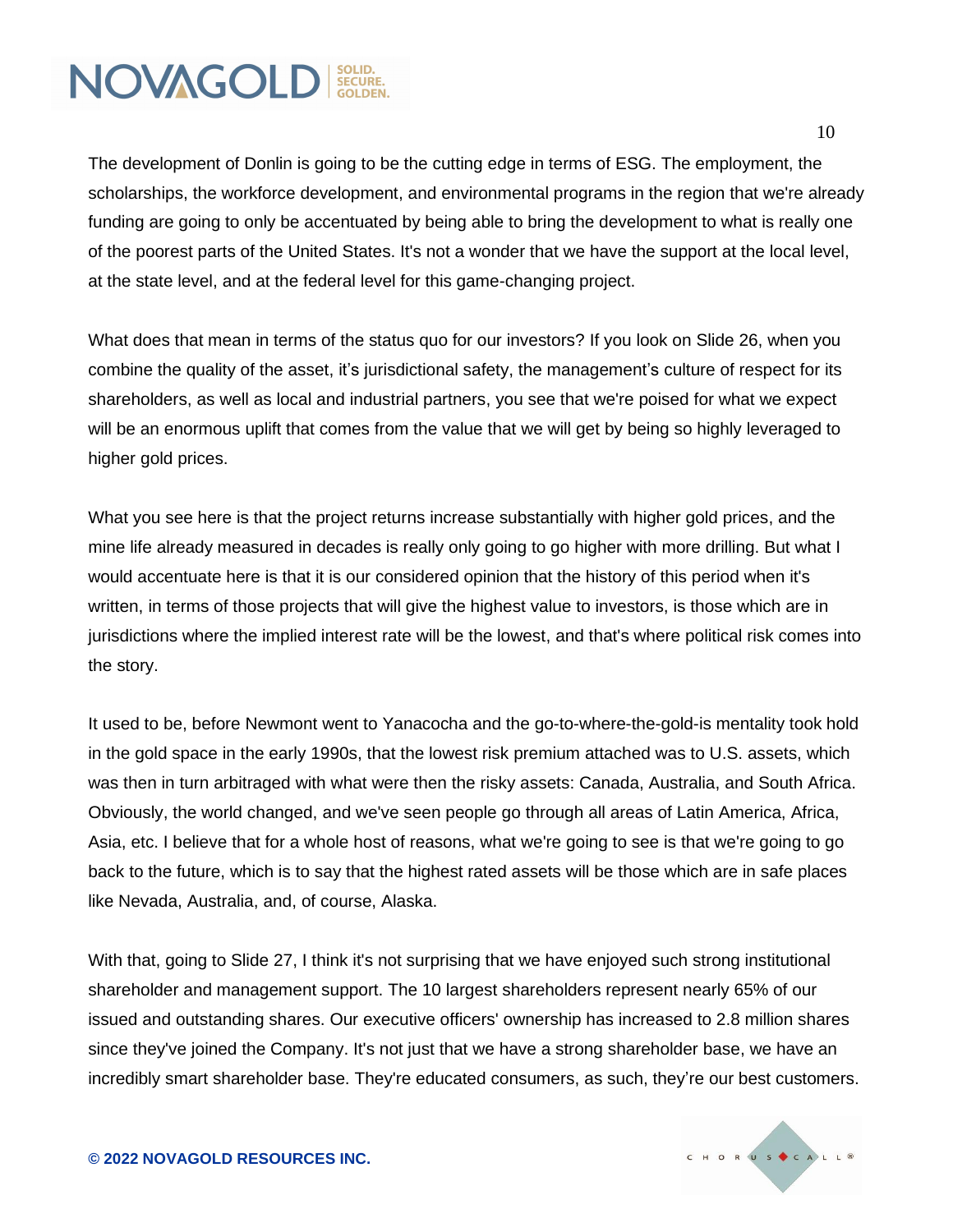They know that we've kept faith with them that every promise that the Company has made we've delivered upon. They know that the NOVAGOLD asset, our 50% share of Donlin, has been a gift that keeps on giving, as we've seen from every press release about the drill results or the progress with our partners at Barrick. We are incredibly grateful to having some of the smartest, wisest shareholders on our shareholder roster. Also, for being there for us when we seek their counsel.

Our shareholders know that if they want to speak to Greg or Melanie, they're there in a heartbeat. You don't have to make a long-term appointment. The same applies to me. I am, as our friends at Fidelity would say, the owner who lives above the store. I'm the Chairman of this Company for a very simple reason: I enjoy it. I love working with this team. I love being able to talk about this asset, because I know that when we look back upon this era, the Donlin asset will be seen as being the Holy Grail.

When we get into that era and what John Paulson refers to as gold fever, I think that it won't be a surprise that we will be one of the very best performing equities in the gold space. We've got that combination of scale, blue sky, mine life, grade, management, low-cost structure, and jurisdictional safety that is going to make us the go-to stock in the gold development space. As such, I'm looking forward to sharing that joy, as the largest shareholder, with all of you going forward.

With that, I thank our shareholders, I thank those who follow our Company, and I thank our Management and Board of Directors for being so supportive.

Thank you again.

#### **Melanie Hennessy:**

Hi, Cherise. Are you on the line to prompt individuals to ask for questions via the webcast?

#### **Operator:**

Absolutely. We will now begin the question-and-answer session.

#### **Melanie Hennessy:** Thank you, Cherise.

CHORUS CALL®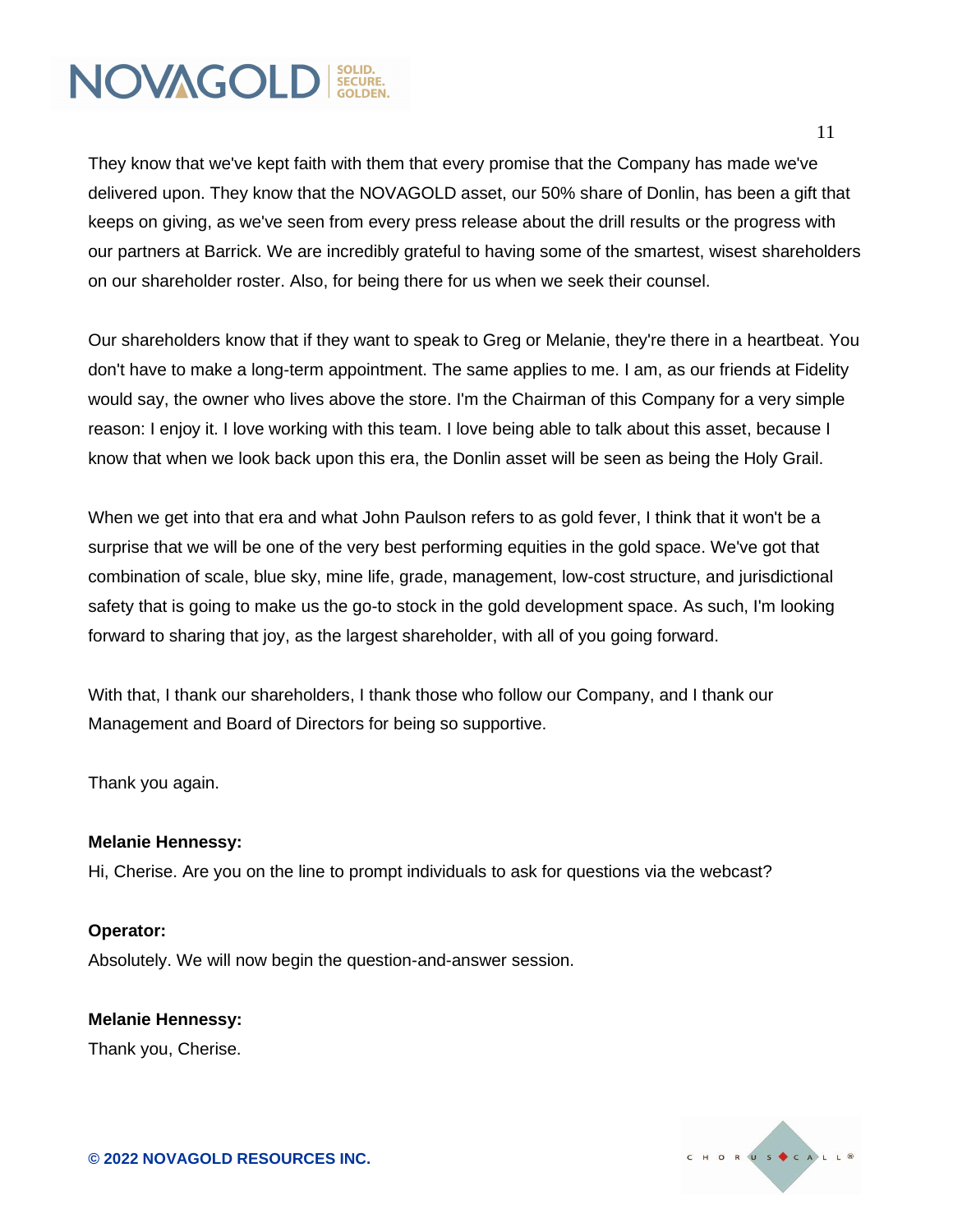We have our first question coming from the line of Mike Siperco from RBC. That one is for Greg. Are you able to provide an indicative schedule for when you plan to release exploration results, other project updates this year, and when you think the updated resource model to be completed?

#### **Gregory Lang:**

All right. Well, I'll first speak to the exploration results. The drilling got started early in January, and it's been going great. We've sent the first core off to the assay labs. Last year, assay turnarounds were fairly slow. We think we've put some measures in place that will speed that up. We typically release when we've got a meaningful amount. Last year, we did three joint releases on the drilling. This year, the program is a bit larger, so I think we'll probably end up doing four releases. I would anticipate the first release sometime towards the end of May, and at that time, we'll also provide an update on the other activities going on with the project.

#### **Melanie Hennessy:**

Great. Thank you, Greg. We also have a second question coming from the line of Trevor Turnbull at Scotiabank, who asked, I know that Barrick recently reached an agreement with Pakistan for the potential development of the Reko Diq project. Are there any read-throughs (phonetic 37:35) for Donlin, given Barrick's demonstrated interest in large-scale projects such as this?

#### **Gregory Lang:**

Let me start. Well, let's set aside any view on jurisdictional risk. I think I certainly like working up in Alaska. Side-by-side comparisons are somewhat difficult because Reko Diq is primarily a copper deposit and Donlin is gold. But on an equivalent basis, the grade at Donlin is substantially higher than Reko Diq. But I think, more than anything else, it really demonstrates that the industry needs largescale projects like Donlin or like Reko Diq to sustain themselves. I think that's what really positions NOVAGOLD well. Large-scale projects are a strategic significance to major mining companies, regardless of where they happen to be.

#### **Melanie Hennessy:**

Great. Thank you, Greg. We have one more question, coming from Andy Chopek (phonetic 38:54). Given the time and investment that will be required to bring Donlin into commercial production, has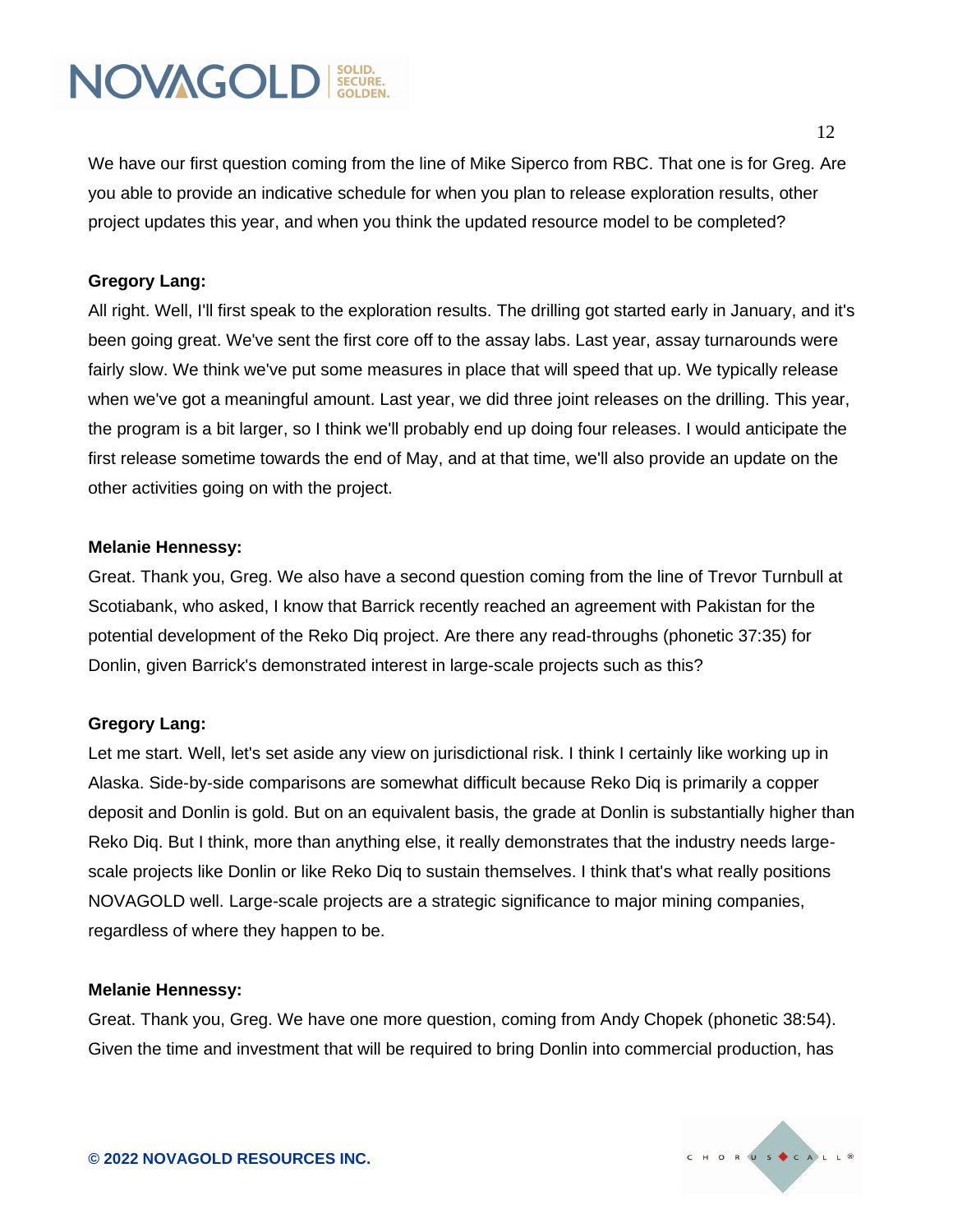Barrick indicated any interest in buying out NOVAGOLD's 50% interest in order to gain operational control of this asset to accelerate development?

#### **Gregory Lang:**

That's obviously a question that a response would be inappropriate. Right now, we're focused on working with our partner to execute this year's field program, which I think will be an exciting year for us. Particularly, I look forward to what we learned by drilling at depth at Donlin. I think we all appreciate the vast potential there and nothing like deep drill holes to give us additional insight there.

#### **Melanie Hennessy:**

We have another question coming in from Lucas Pipes from B. Riley for Tom. What are the implications of the war in Ukraine and related government responses, such as sanctions on central bank gold holdings?

#### **Dr. Thomas Kaplan:**

Well, there are two parts to that. From the standpoint of the war in Ukraine, I think that it's very clear that jurisdictional risk has gone from being an incremental arithmetic equation to exponential. I think that any investor, not just in the mining space any longer, who does not try to factor in jurisdictional risk in their instruments has the potential to be annihilated in terms of that investment.

The fact that even the subject of nuclear war is raised shows that the prospects of annihilation are no longer limited to the investment space. I would think that people should probably be spending more time about the geopolitical implications of what it means to see war and massacres in Europe. It's no longer just something that people can turn a blind eye to because it's located in the Levant like Syria or in Afghanistan and Timbuktu, etc., etc.; it's now everywhere, and we have to factor this into the equation.

Mining, of course, is subjected to that aspect of investment principle in an almost steroidal way because you cannot move. Whatever you are, wherever you are, is who you are. But we're finding that this is no longer restricted to mining. Look at the western companies that have essentially had to abandon assets in Russia in order to be able to comply with the rules in their home countries or in most of the western world, if not most of the world in general.

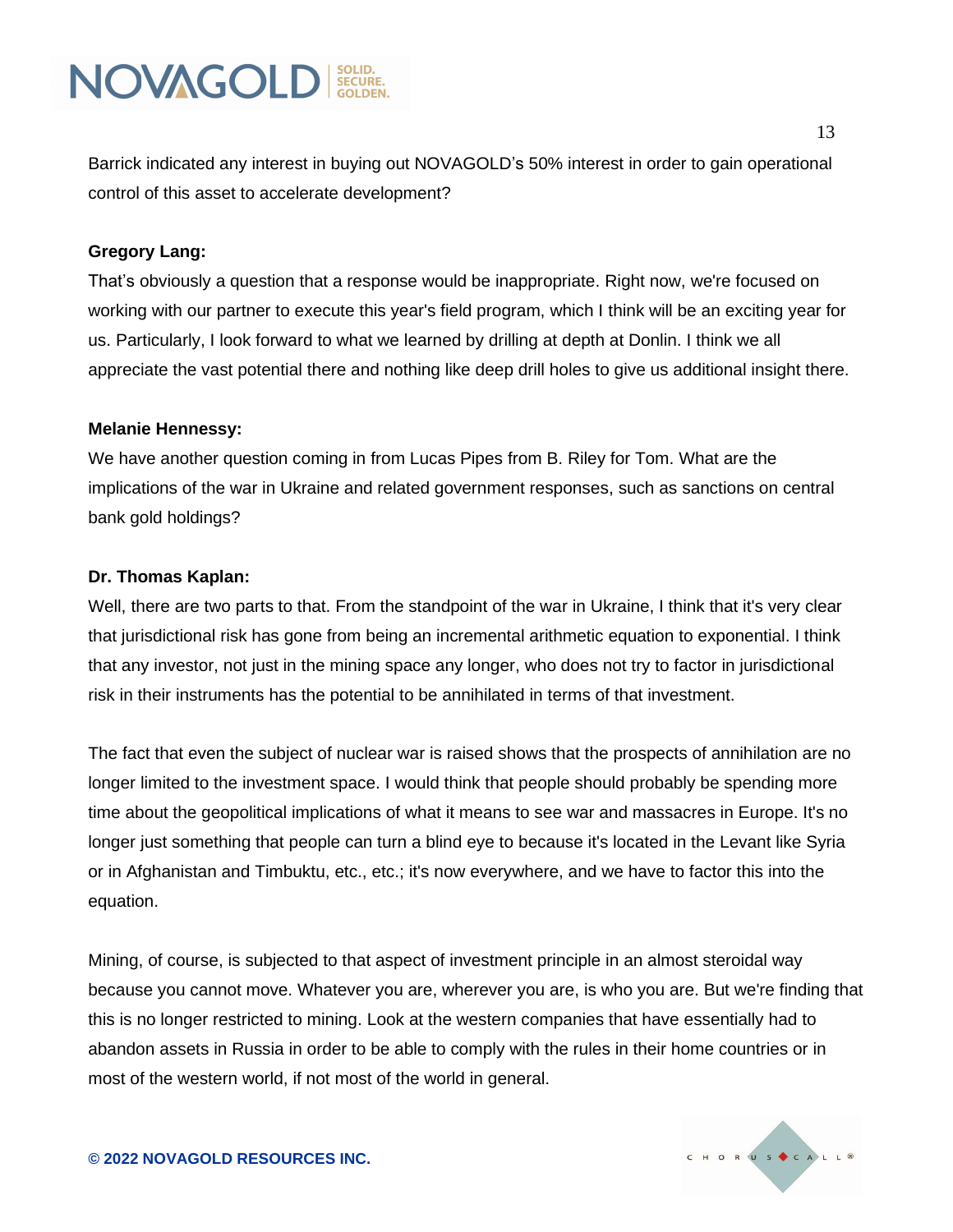Now, imagine if—and I hope it won't happen, and perhaps the fiasco in Ukraine, thus far, will act as a deterrent on any intemperate Chinese ambitions. But what happens if we see an economic war with China escalate? There's a lot of foreign investment in China. And of course the implications of China as a financial power, as a buyer of commodities, etc. So, political risk has gone up exponentially over the last five or six weeks. There is nothing which is off the table, and the fact that the Russians saw, to their horror, that half of their reserves were effectively sanitized or de-sanitized with the stroke of a pen is going to have a lot of people thinking about their assets. Sadly, we're not. We're just looking at it from a very neutral standpoint.

One of the assets that the Russians do have that is not someone else's liability is gold, and as we know, gold purchases by the Russians were very, very intelligently made, and Russians are now buying gold hand over fist in their citizenry, the central bank. One of the first actions that the central bank took, after the sanctions were imposed, was to go back into the gold market as a buyer. When they saw that they were competing with their local citizens, they stepped away from that. But the importance of gold has only gone up as a consequence of this new global disorder.

I think that it will not be lost on the Chinese that the value of gold is that much higher, being that they are so, so tied to the U.S. treasury market, just simply because of the volume of their holdings in nonrenminbi assets. No doubt in my mind that the Chinese are, of course, the world's largest gold producer, are going to not only continue to buy all their local production but will continue to be large buyers in the world as they try to convert dollar assets into gold.

Russia, of course, is one of the largest producers, and I think it's very clear that they're not going to let gold leave the country, unless they're monetizing it in order to stave off other economic issues, in which case, my guess is that there are a number of central banks which would be more than willing to loan money to Russia collateralized in gold, if not buy the gold outright, assuming that the Russians would be willing to do that. But I think that they've seen only positive reinforcement from gold, and that is an aspect of life which is only going to accelerate the momentum that gold has when it definitively goes through the 2000s area and people start to try to attach valuations to it with the same kind of well, pick a number that they have with so many other assets, including crypto.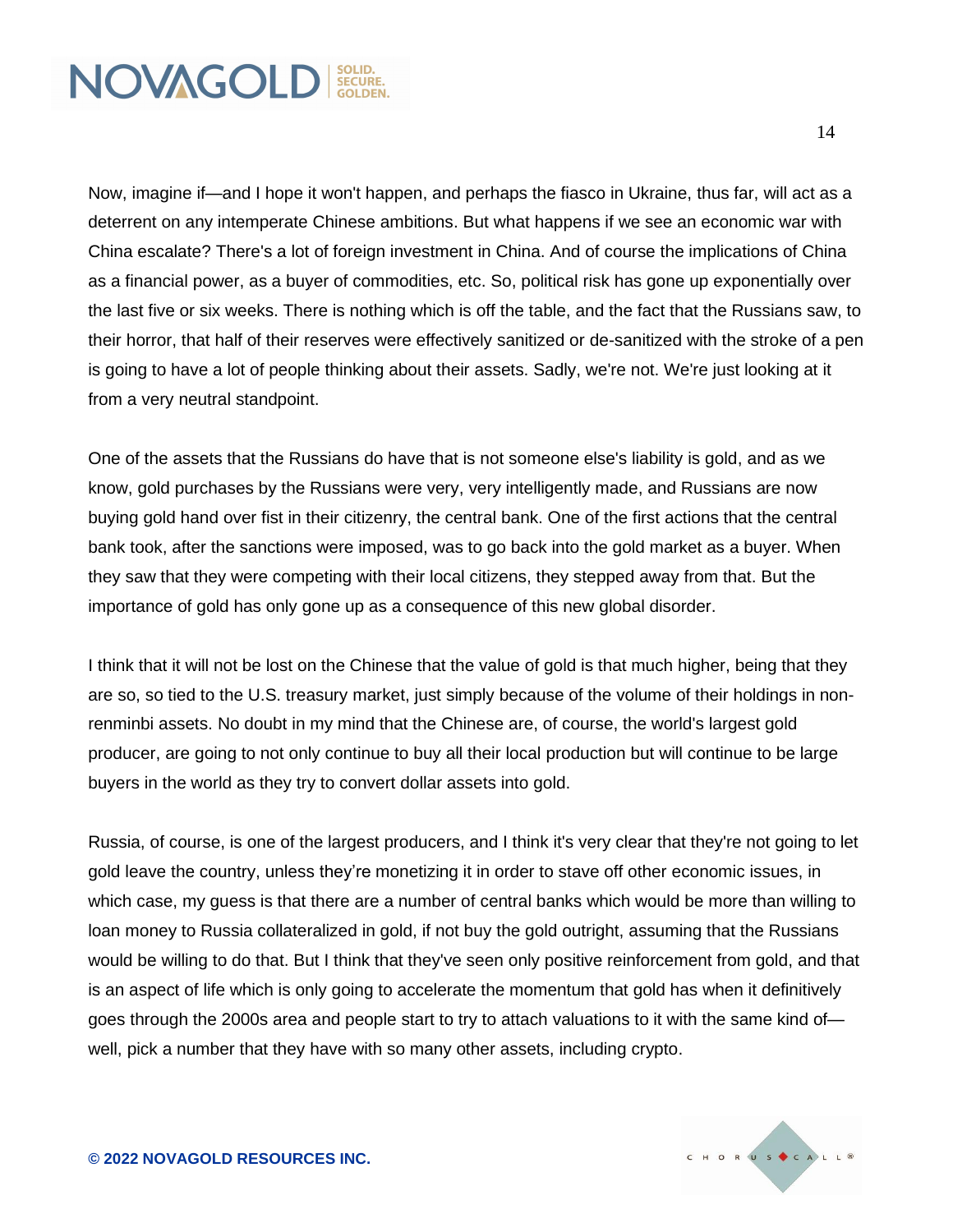When gold fever hits, it's very likely to go into a whole new universe. I'm sorry to say that. I've always said that I thought that from a supply/demand standpoint, falling grade, etc., etc., scarcity of resources, there aren't that many things out there like a Donlin, which can produce a million ounces, not to mention add millions of ounces of what is high grade for an open-pit gold. So, when you look at that, I've always felt 3,000 to 5,000 for gold is a reasonable equilibrium level. People say, "Well, why 3,000 and 5,000? That's a wide range."

When markets like this start to move, you can see that as being a 2- or 3-day trading range, and volatility I think is here to stay in pretty much everything. So, for all of those reasons, I think we're going to see a lot more people gravitating towards wanting to have some gold in their portfolio at a time when they'll be competing with governments and the mining companies not being able to deliver the gold which they used to. Call me bullish.

I hope that helps.

#### **Melanie Hennessy:**

Thank you. We have one final question coming in from Mike Siperco from RBC for Tom. If there is time on gold, for you Dr. Kaplan, Mike would be interested to hear your thoughts on gold in the context of increased speculation about growing central bank reserves, new gold commodity-backed standards for currencies. And then, also, would you see that scenario as an opportunity for outsized (phonetic 48:18) returns and potentially a risk, should ownership be restricted or controlled or for other factors?

#### **Dr. Thomas Kaplan:**

Well, it's an excellent question. I have no doubt that we are undergoing a major reexamination of what constitutes money. Obviously, for years, I've said that I want to be able to have exposure to an asset that isn't someone else's liability; and for me, that represented gold, and it still does, gold and silver.

Now, for some people, they look at crypto as being gold 2.0, and I have said and written in last year's annual report that I believe that the whole crypto narrative is extremely bullish for gold. I think that we're now starting to see people looking at crypto and looking at gold and seeing that they like what they see with gold as well.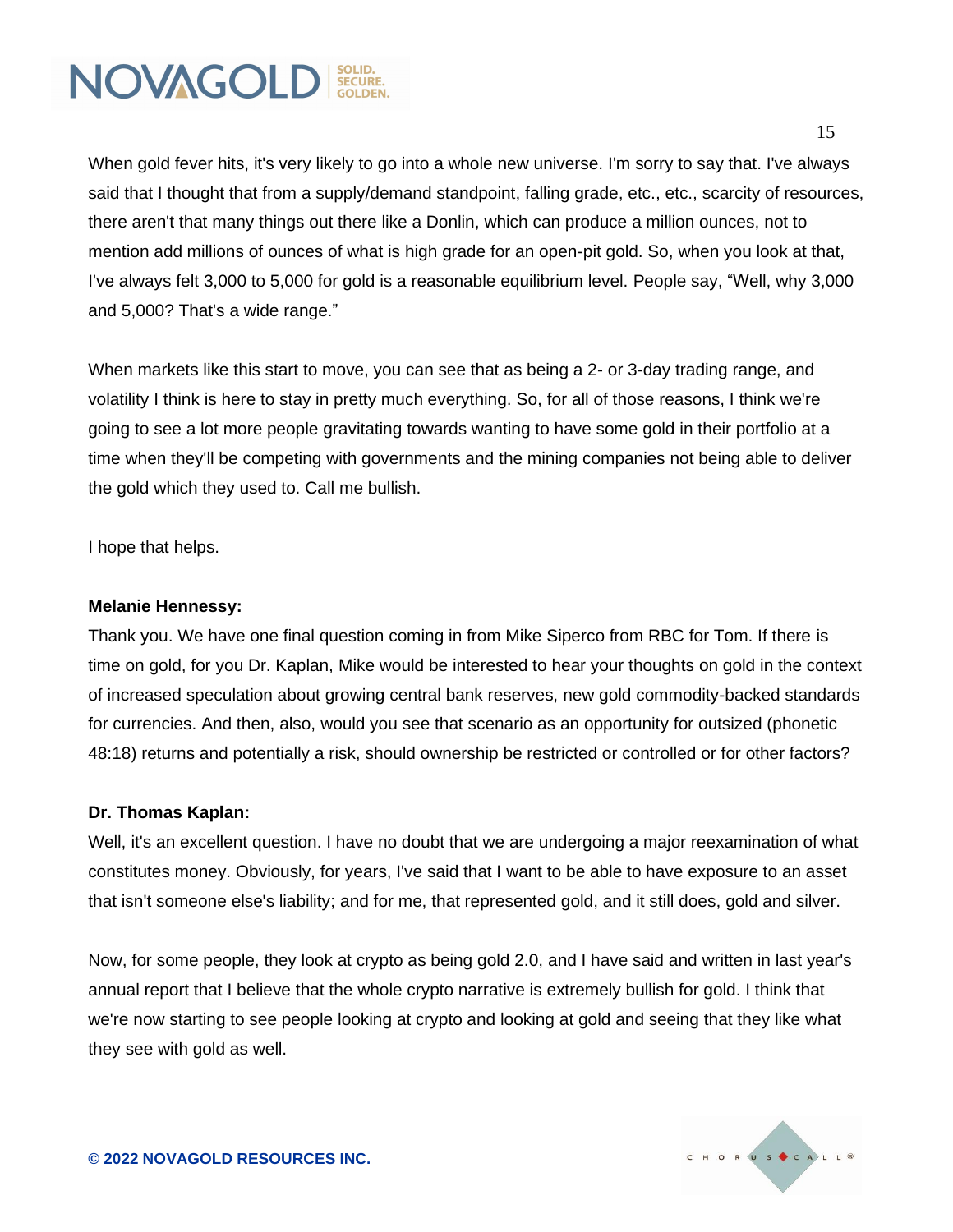The most important aspect is that the crypto narrative and the way in which central banks are now looking at digital coins, etc., is absolutely the victory of the gold narrative that gold bulls have been espousing, which is to say, you want to be able to have access to a form of money that cannot be printed by fiat. The last decade has pretty much shown that we are in such unchartered waters in terms of what central banks feel that they need to do in order to keep the global economy propped up, that all the rules have been broken.

Now, some of that clearly benefits certain cryptocurrencies. It's also benefited gold. I think that gold will certainly be one of the ultimate beneficiaries. And as I don't know which of the cryptos will actually survive—think of all the airplane companies that no longer exist or car companies for that matter—I don't know which of the cryptos will survive, because there's such a multiplicity of them. Who knows what governments will do in order to influence those markets, as well as to favor the vehicles that they're propounding?

But one thing I know, there's only one gold, and I don't have to worry about choosing what kind of gold I want if I believe that gold will be part of everyone's allocation in terms of wanting to be able to have alternative currencies to what we would call paper currencies, even if it's really digital now anyway. That's extremely important, because when you say crypto, you can mean many, many things, and I don't know which ones will turn out to be winners or losers. I'm not speculating.

I do know that when someone says, "Well, I think I want to add some gold," there's only one kind of gold. If they want to get more leverage, then they start to look at things like mining companies, etc. I do believe that when your brokers or the brokers of any of the analysts who are on this call, are going out and talking to investors, and they say, "We've got a great gold story to look at," Investors are going to say, "Wow, that's perfect timing." They'll go, "Yes, it's a mining company. It's got a great asset and an excellent management team with a track record of keeping their promises, etc."

I do believe that in the not-too-distant future, and it's probably already happening when you're starting to see the valuations being given to countries in safe places. I really do believe that one of the first questions that we'll be asked of the brokers is this, "You say you have a great company with a great asset and a great management team. Just one question before we continue: where in the world is it?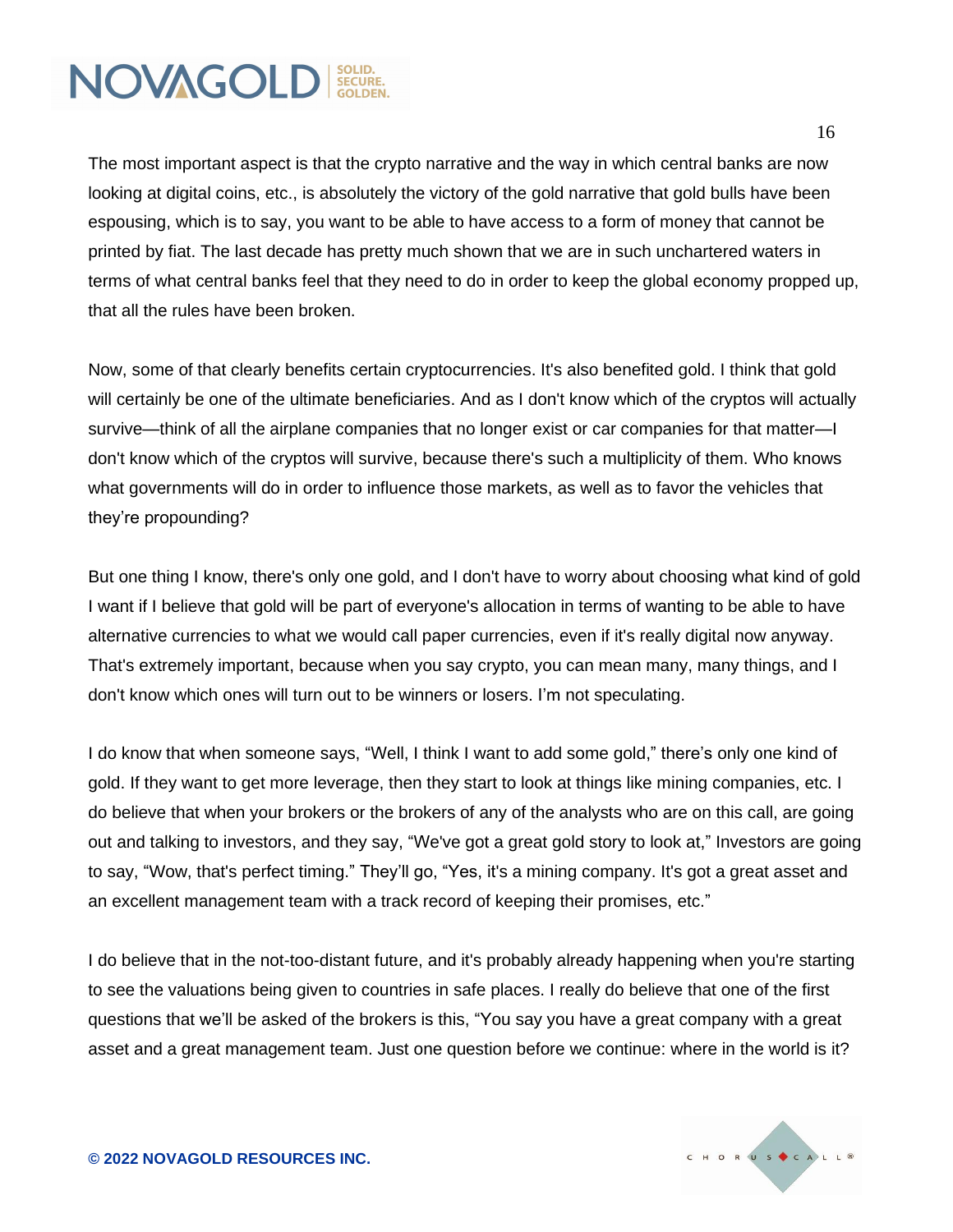Because if it's in a place where I wouldn't be willing to visit, and certainly not take my wife and kids, then it may not be for me."

For a lot of reasons, a lot of ESG things come into play. Then of course, you have insurgencies, you have resource nationalism. We're seeing that even in what were considered to be the best in breed countries in Latin America, like Chile.

I think that what you're going to see is a new form of discrimination whereby investors say, give me a great asset with great management, located in safe place that if I want to go gambling in Vegas, I can go visit the property. If I want to go to the Great Barrier Reef and go snorkeling, I can go visit the property. If I want to go whale watching or salmon fishing in Alaska, I can go visit the property with a sense that at least it's comfortable. At least I'm not going to run afoul of my investment committee when something untoward happens in those countries, and the investment committee says, "Why did you do that? Why didn't you just go with something that's safer?"

If anything, ultimately, because there are so few vehicles that provide you with the kind of leverage to gold in jurisdictions that will allow you to keep the fruits of that leverage, like the Donlin or like the Nevada, for example, those things are going to achieve extraordinary valuations. The multiples that will be attached to them will be the product of them being special situations. People will pay a premium for those companies which will not embarrass them. That is my strong belief.

Again, I made my bones in South America, and then in Africa, and before coming back to North America. I'm talking my own book for one reason, I wrote chapters in that go-to-where-the-gold-is frontier mentality, and I skipped to the last chapter in the book, and I saw it wasn't a happy ending. So, I decided to go back to those first principles, and I got lucky because at that time, people weren't looking at North American assets. If anything, they were saying we should put a premium on assets in other places where permitting is easier and swifter.

Well, that's a judgment call. I would rather spend years and years and years permitting something, but at the end of the day, know that once it's permitted, I own it, and I can continue to own it. That's what I'm all about as a long-term investor who is a fiduciary for his family.